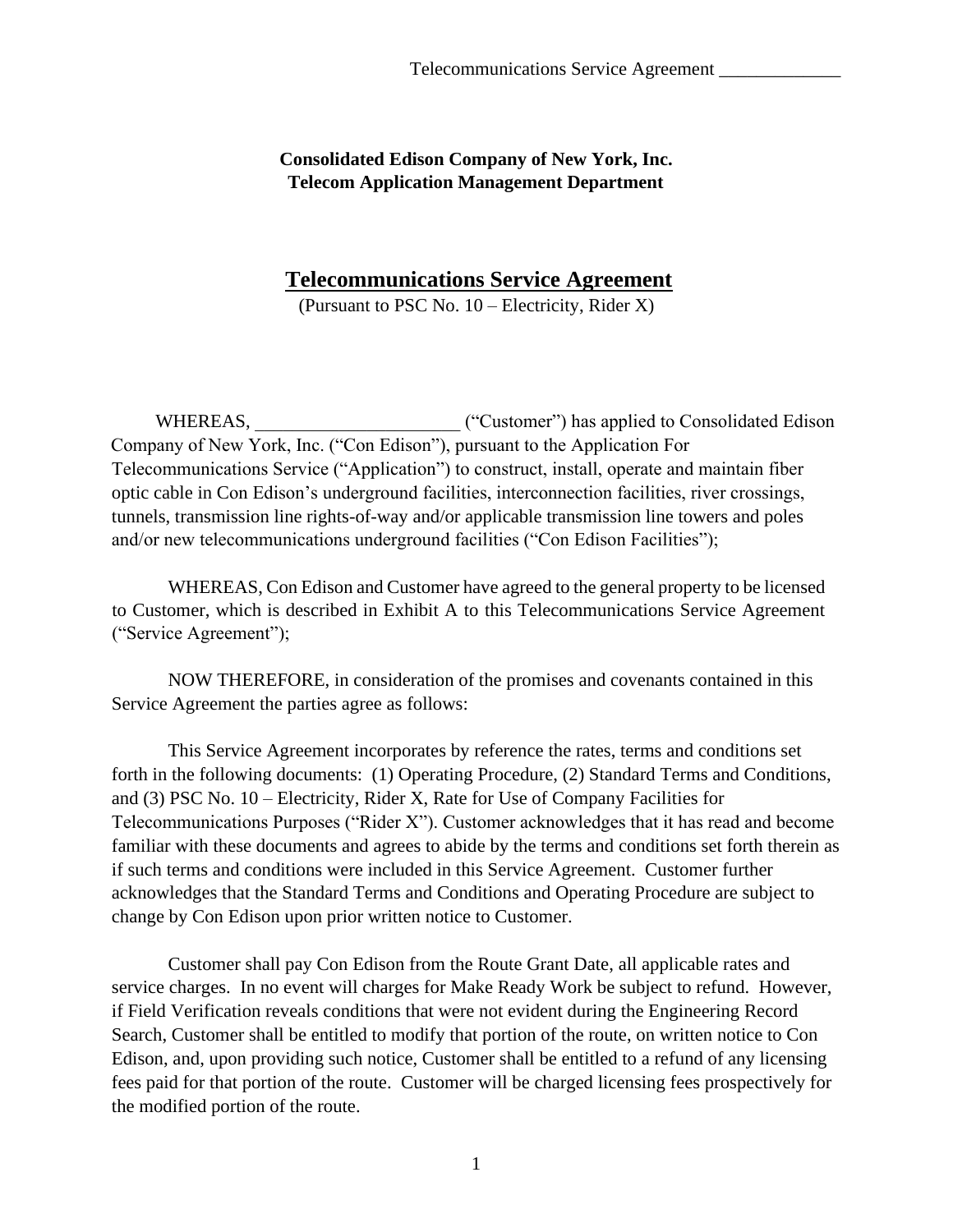The Initial Term of the Service Agreement shall be ten years, renewable for an additional fifteen years at Customer's option by written notice six months prior to the expiration of the Initial Term. After twenty-five years, the Service Agreement, as may be modified by negotiations of the parties and agreed to in writing, may be extended for two additional ten-year terms. For any renewal, Customer must also obtain any necessary permits, approvals and/or authority from the relevant municipal authority. Additional Licensed Property may be added from time to time, provided that Customer and Con Edison agree in writing to the additional Licensed Property. (See Operating Procedure §3.2.)

Con Edison shall not be required to perform any service or grant any rights provided for in the Service Agreement if it is contended by any municipality having control over public rights-of-way through which the services/occupancies are being requested that Con Edison is without authority to perform such services or permit such occupancies. Nothing in the Service Agreement shall preclude the customer from exercising any rights it may have in relation to the relevant municipal authority.

Customer shall be the owner of all of the Fiber Optic Cable(s) (as that term is defined in Rider X) installed or to be installed in or upon Con Edison Facilities or property and Customer shall use said Fiber Optic Cable(s) in accordance with the municipal franchises that it represents it possesses or will possess prior to occupying public rights-of-way with its Fiber Optic Cable and in accordance with all other applicable governmental requirements.

All notices and other communications hereunder required to be in writing shall be personally delivered, mailed by registered or certified mail, return receipt requested, postage paid, or transmitted by facsimile, as provided below. A party may change its address/facsimile number for receipt of written notices by notifying the other party in writing of such change pursuant to this paragraph.

If to Con Edison:

Consolidated Edison Company of New York, Inc. 511 Theodore Fremd Avenue, 2<sup>nd</sup> Floor Rye, NY 10580 Attn: Telecom Energy Services Manager

\_\_\_\_\_\_\_\_\_\_\_\_\_\_\_\_\_\_\_\_\_\_\_\_\_\_\_\_\_\_\_\_\_\_\_\_\_\_ \_\_\_\_\_\_\_\_\_\_\_\_\_\_\_\_\_\_\_\_\_\_\_\_\_\_\_\_\_\_\_\_\_\_\_\_\_\_ \_\_\_\_\_\_\_\_\_\_\_\_\_\_\_\_\_\_\_\_\_\_\_\_\_\_\_\_\_\_\_\_\_\_\_\_\_\_

\_\_\_\_\_\_\_\_\_\_\_\_\_\_\_\_\_\_\_\_\_\_\_\_\_\_\_\_\_\_\_\_\_\_\_\_\_\_\_ \_\_\_\_\_\_\_\_\_\_\_\_\_\_\_\_\_\_\_\_\_\_\_\_\_\_\_\_\_\_\_\_\_\_\_\_\_\_\_ \_\_\_\_\_\_\_\_\_\_\_\_\_\_\_\_\_\_\_\_\_\_\_\_\_\_\_\_\_\_\_\_\_\_\_\_\_\_\_

If to Customer:

With a copy to: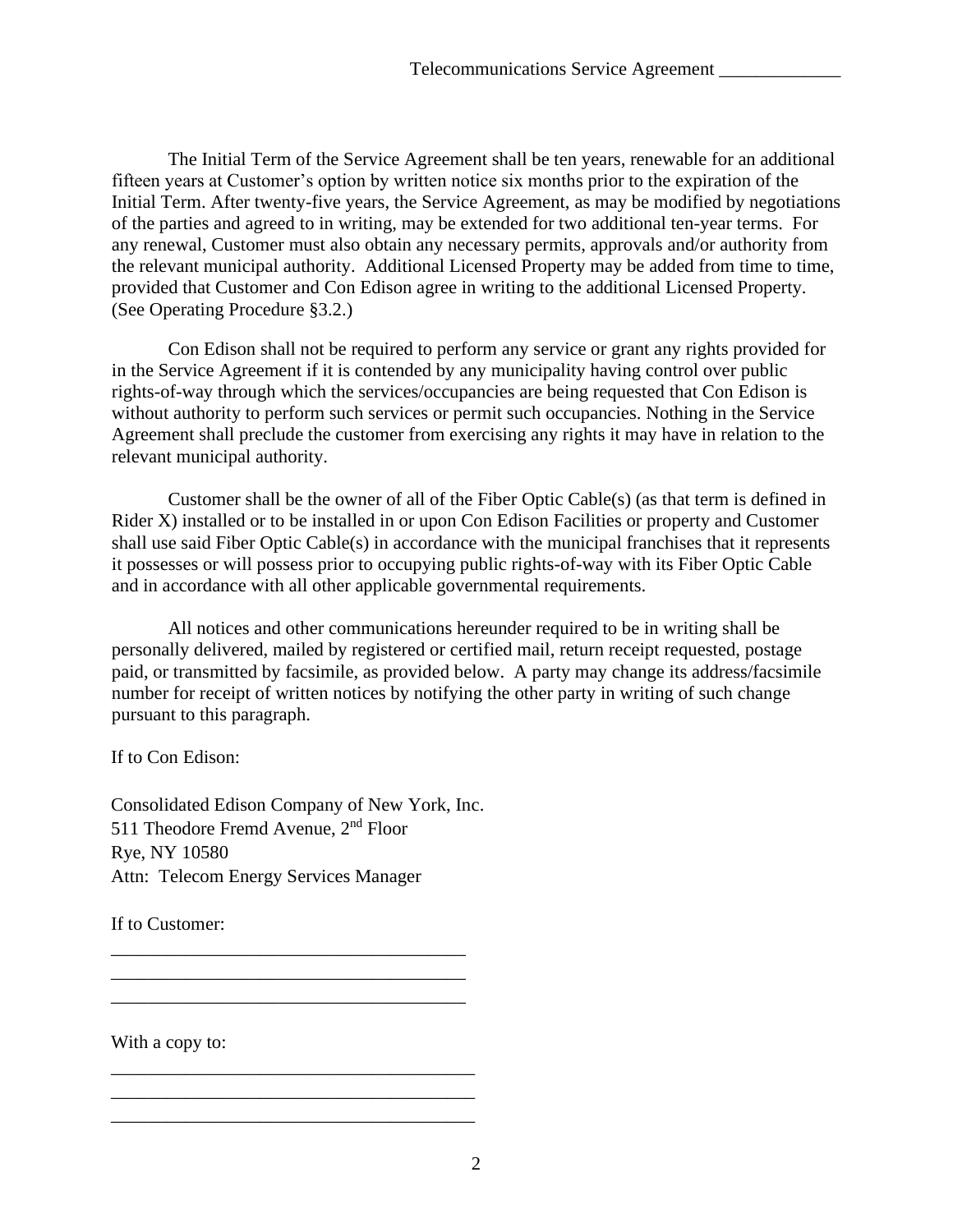A party may change its address/facsimile number for receipt of service of process by notifying the other party in writing of such change. Service of process pursuant to this paragraph shall be deemed to be sufficient even under circumstances where, apart from this Service Agreement there would be no jurisdictional basis for such service. Service of process on a party may also be effected in any manner permitted by law. The parties consent to the selection of the New York City, New York State and United States courts situated within the City of New York or Westchester County (State of New York) as the exclusive forums for any legal proceeding arising out of or relating to this Agreement.

Approved, agreed to and accepted by Customer:

 $Sign:$ 

Print:

Date:

Approved by: Consolidated Edison Company of New York, Inc.

By:\_\_\_\_\_\_\_\_\_\_\_\_\_\_\_\_\_\_\_\_\_\_\_\_\_\_

Vice President

Date:\_\_\_\_\_\_\_\_\_\_\_\_\_\_\_\_\_\_\_\_\_\_\_\_\_

Effective Date of Agreement:\_\_\_\_\_\_\_\_\_\_\_\_\_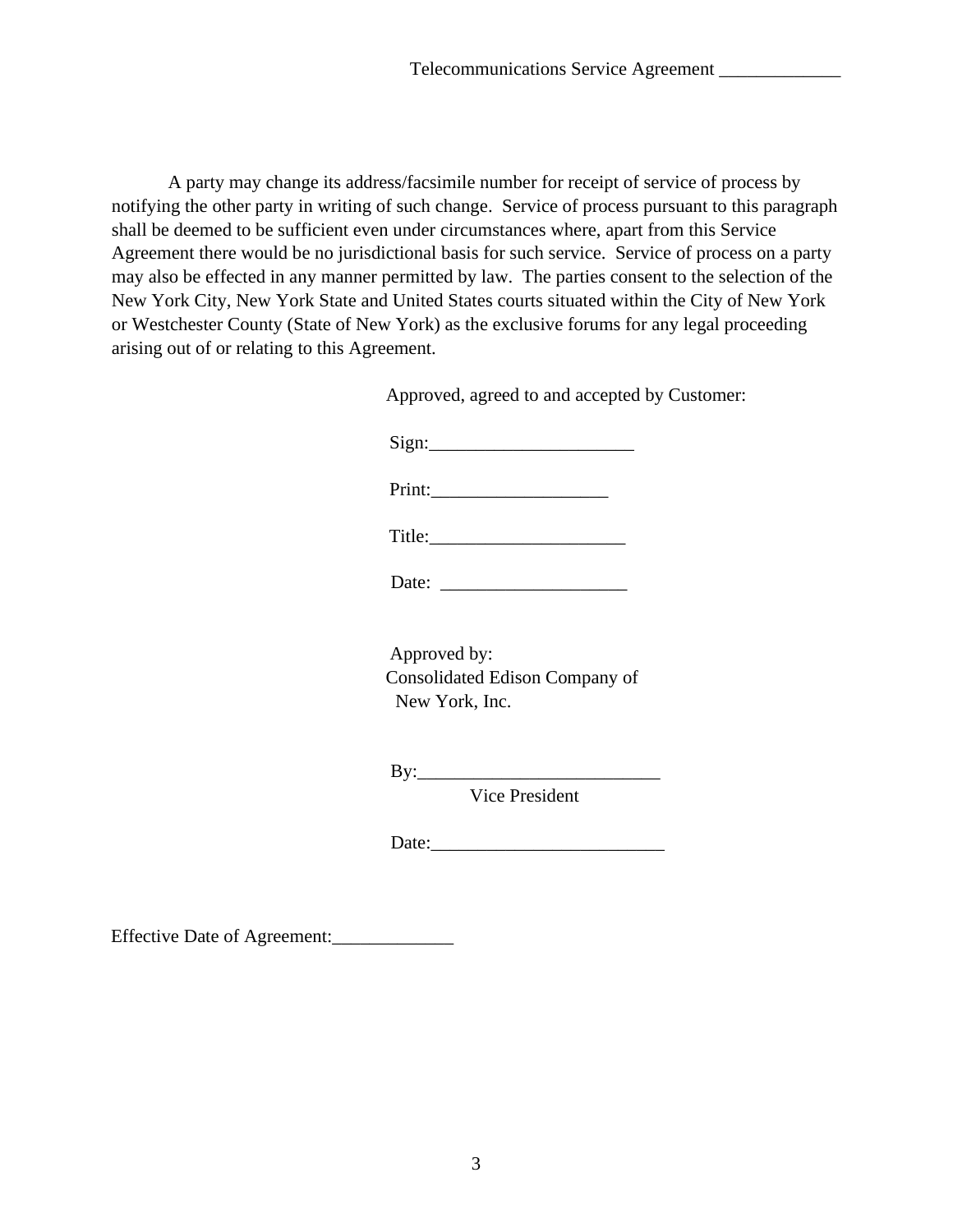## TELECOMMUNICATIONS SERVICE AGREEMENT<sup>1</sup> Effective Date \_\_\_\_\_\_\_\_\_\_\_

**Exhibit A** (Subject to Trade Secret Protection)

Customer: \_\_\_\_\_\_\_\_\_\_\_\_\_\_\_\_\_\_ Con Ed: \_\_\_\_\_\_\_\_\_\_\_\_\_\_\_\_\_\_\_\_

Title: \_\_\_\_\_\_\_\_\_\_\_\_\_\_\_\_\_\_\_\_\_\_ Title: \_\_\_\_\_\_\_\_\_\_\_\_\_\_\_\_\_\_\_\_\_\_\_

<sup>&</sup>lt;sup>1</sup> Rates, Rules and Regulations concerning attachments to Con Edison's electric distribution poles are contained under Rider K – Pole Attachment Rental Rate, of the Company's electric rate schedule, P.S.C. No. 10 – Electricity, and all requests for such access shall be detailed in this Service Agreement, but shall be handled in accordance with Rider K and other pre-existing Con Edison procedures including the Distribution Pole Attachment Standard Form of License and Distribution Pole Attachment Operating Procedures.